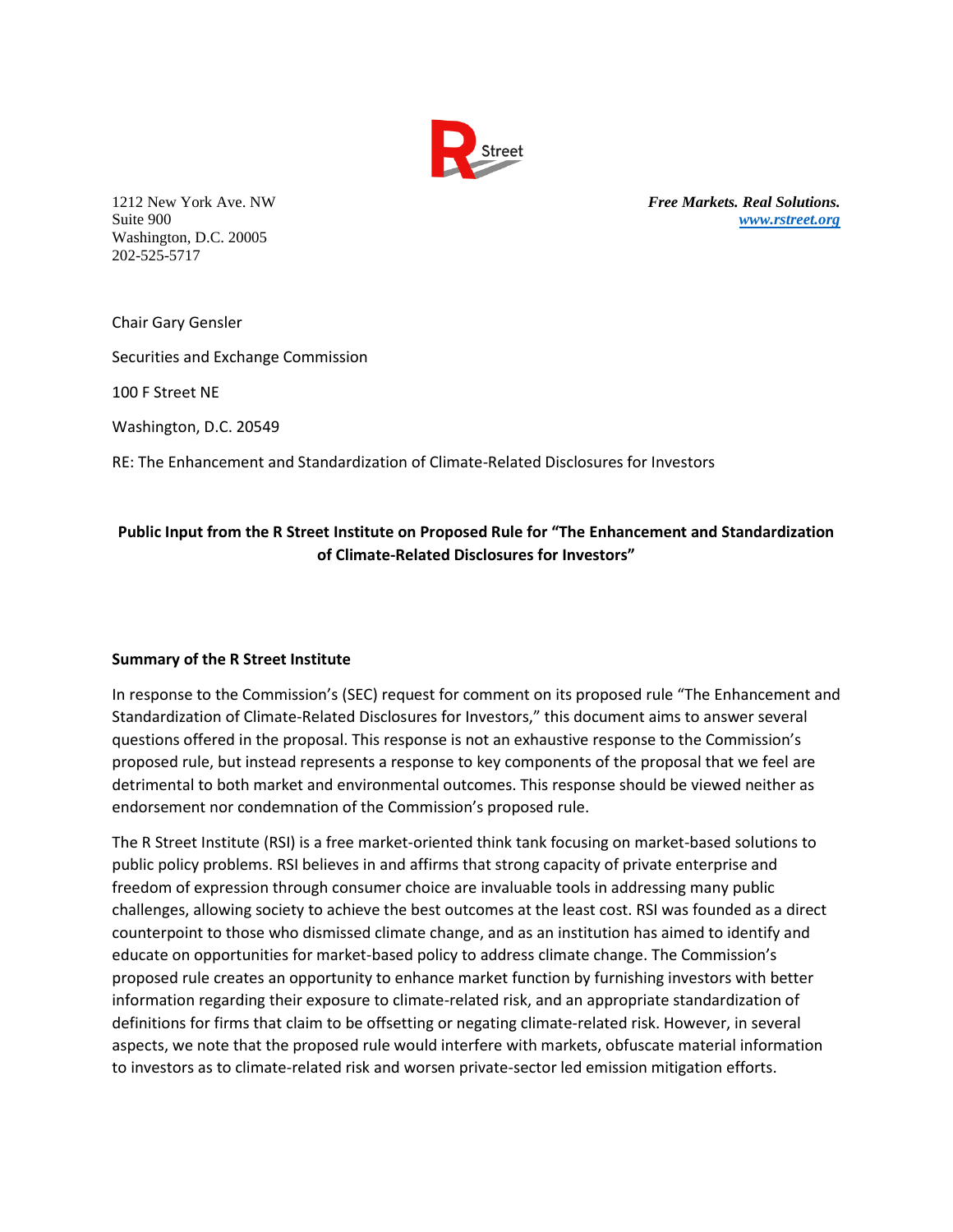### **Question Responses**

*Question 8. Should we require a registrant to disclose any climate-related risks that are reasonably likely to have a material impact on the registrant, including on its business model or consolidated financial statements, which may manifest over the short, medium, and long term as proposed? If so, should we specify if a particular time period, or minimum or maximum range of years, for "short," "medium," and long term?" For example, should we define short term as 1 year, 1-3 years, or 1-5 years? Should we define medium term as 5-10 years, 5-15 years, or 5-20 years? Should we define long-term as 10-20 years, 20-30 years, or 30-50 years? Are there other possible years or ranges of years that we should consider as the definitions of short, medium, and long term? What, if any, are the benefits to leaving those terms undefined? What, if any, are the concerns to leaving those terms undefined? Would the proposed provision requiring a registrant to specify what it means by the short, medium, and long term mitigate any such concerns?*

The rule as proposed does not properly define "climate-related risks." The suggested policy of disclosing the book value of assets in areas vulnerable to the physical impacts of climate change is problematic because merely having assets in a high-risk area does not in and of itself create risk. This is because risk, understood as the probability of event occurrence multiplied by the consequence of event occurrence, must incorporate an understanding of both *probability* and *effect.* The Commission's approach to assessing the physical climate-related risk is to determine probability by zip-code, and effect by book value, but this approach to risk evaluation fails to acknowledge that registrants are likely moderating their climate-related risk through adaptation and insurance markets.

In our submitted comment last year, we noted that insurance markets are key to mitigating the risk of the physical impacts from climate change because they allow insurance holders to spread risk over a pool of premium holders, and over an extended period.<sup>1</sup> Reinsurers in particular are well suited to identifying the level of physical risk their clients face, and then adjusting the required premium to cover those risks. The price signals from premiums allow firms to weigh the physical risks of climate change against the potential advantages of having assets in an at-risk location. Thus, when a firm has insurance that covers the physical impacts of climate change, their risk is already mitigated and accounted for in their operational costs. The SEC's proposed disclosure requirement would fail to offer any insight into the actual level of risk to the registrant's profitability.

While we acknowledge that not all firms have opportunities for insurance—as the proposed rule noted, some insurers have deemed wildfire risks too difficult to insure—the disclosure of insurance status is much more likely to offer material information to investors. We suggest that instead of merely requiring registrants to disclose book value of assets in at-risk areas, the SEC should also require that this information be supplemented with whether these assets are insured against climate-related natural

<sup>1</sup> Philip Rossetti, "Public Input from the R Street Institute on Climate Change Disclosure," R Street Institute*,* June 11, 2021, p. 4. [https://www.sec.gov/comments/climate-disclosure/cll12-8906910-244216.pdf.](https://www.sec.gov/comments/climate-disclosure/cll12-8906910-244216.pdf)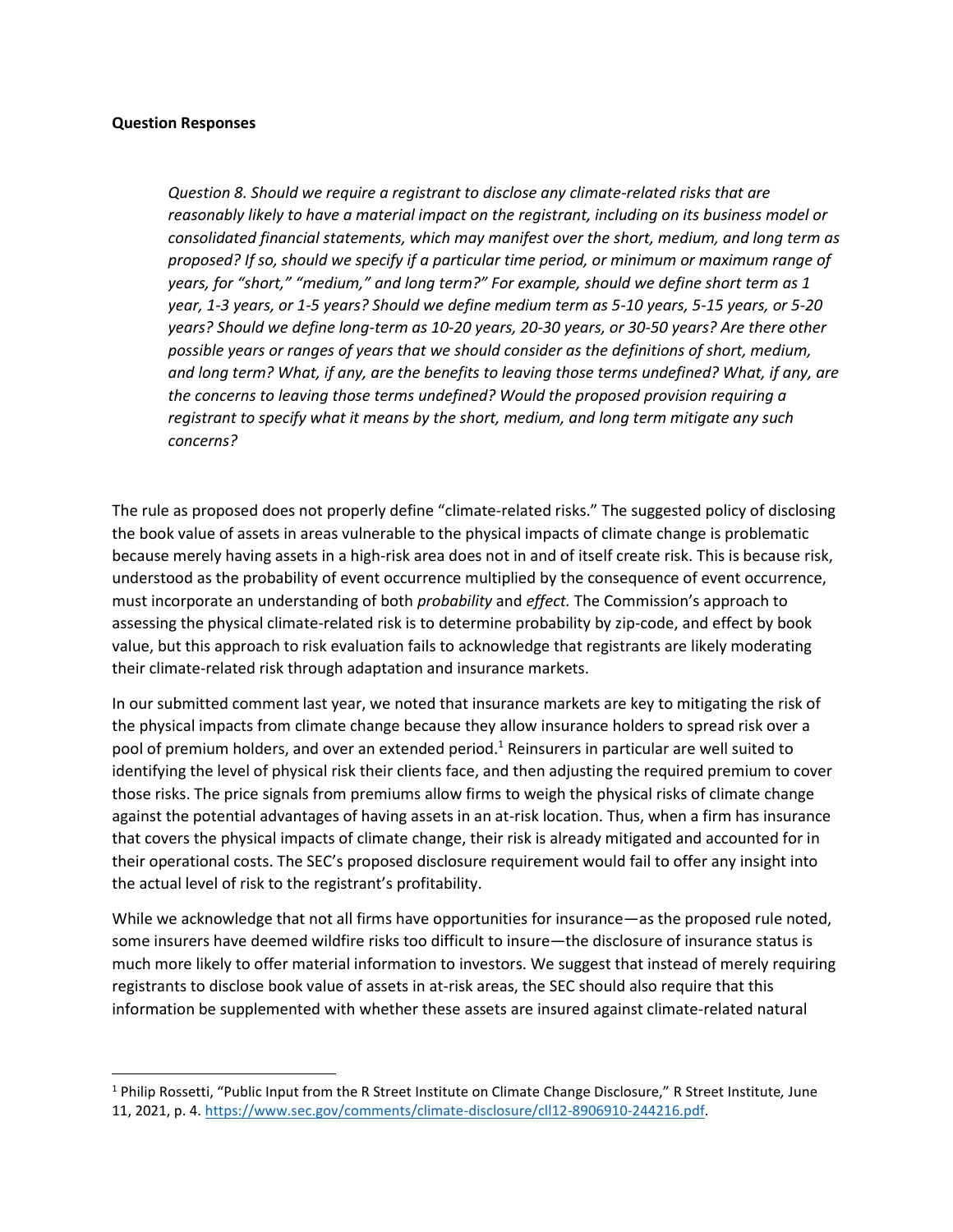disasters, and whether registrants have undertaken steps to harden or adapt these assets against climate-related natural disasters.

The role of the Commission in this case is not to merely tabulate the value of assets that may be in areas vulnerable to coastal flooding, wildfires or other climate-related natural disasters, but rather to give investors a clear view of if firms have properly taken steps to mitigate these risks. The approach as outlined in the proposed rule would create a malformed understanding of risk; as registrants grow or property value increases, registrants would seem to be more at risk to climate-related natural disasters, when they may in fact be becoming more capable and more incentivized to mitigate risk.

We also feel it is important for the Commission to note that climate-related natural disasters are not new phenomena. Climate change is not the cause of natural disasters, but rather a multiplying and exacerbating factor of natural disasters.<sup>2</sup> The registrants that the Commission seeks disclosure from are, even now, vulnerable to the risks of natural disasters, but climate change increases the likelihood of being impacted by some of these natural disasters. Therefore, the tools of risk mitigation that firms have utilized in the past are still relevant today. Climate change should not be treated as a new or distinct risk. The material need of investors as it pertains to climate change today rather than the past is that the need for insurance, adaptation or other risk mitigation actions are greater now and will be in the future than historically.

The opportunity to mitigate future risk as it relates to the physical impacts of climate change are best formed when forward-looking. A deficiency of existing risk mitigation tools, like insurance markets, is most likely when risk measures only utilize historic data and may not be sufficiently accounting for incrementally increasing risk. It should also be noted that existing regulatory policy may already be forcing firms to account for such risks, and the more useful information is the adequacy and comparability of how firms account for the current policy landscape in their reporting.

The Commission's rule, as proposed, seems to operate under an assumption that registrants are unaware of and unprepared for the physical risks of climate change. This is an improper foundational assumption for policy formulation because investors have always had to acknowledge and account for the risks of natural disasters in their investments.

*Question 9. Should we define "climate-related risks" to mean the actual or potential negative impacts of climate-related conditions and events on a registrant's consolidated financial statements, business operations, or value chains, as proposed? Should we define climate-related risks to include both physical and transition risks, as proposed? Should we define physical risks to include both acute and chronic risks and define each of those risks, as proposed? Should we define transition risks, as proposed? Are there any aspects of the definitions of climate-related risks, physical risks, acute risks, chronic risks, and transition risks that we should revise? Are there other distinctions among types of climate-related risks that we should use in our definitions? Are* 

<sup>&</sup>lt;sup>2</sup> Rajendra K. Pachauri et al., "Climate Change 2014: Synthesis Report," Intergovernmental Panel on Climate Change, 2014, p. 15. [https://www.ipcc.ch/site/assets/uploads/2018/02/SYR\\_AR5\\_FINAL\\_full.pdf.](https://www.ipcc.ch/site/assets/uploads/2018/02/SYR_AR5_FINAL_full.pdf)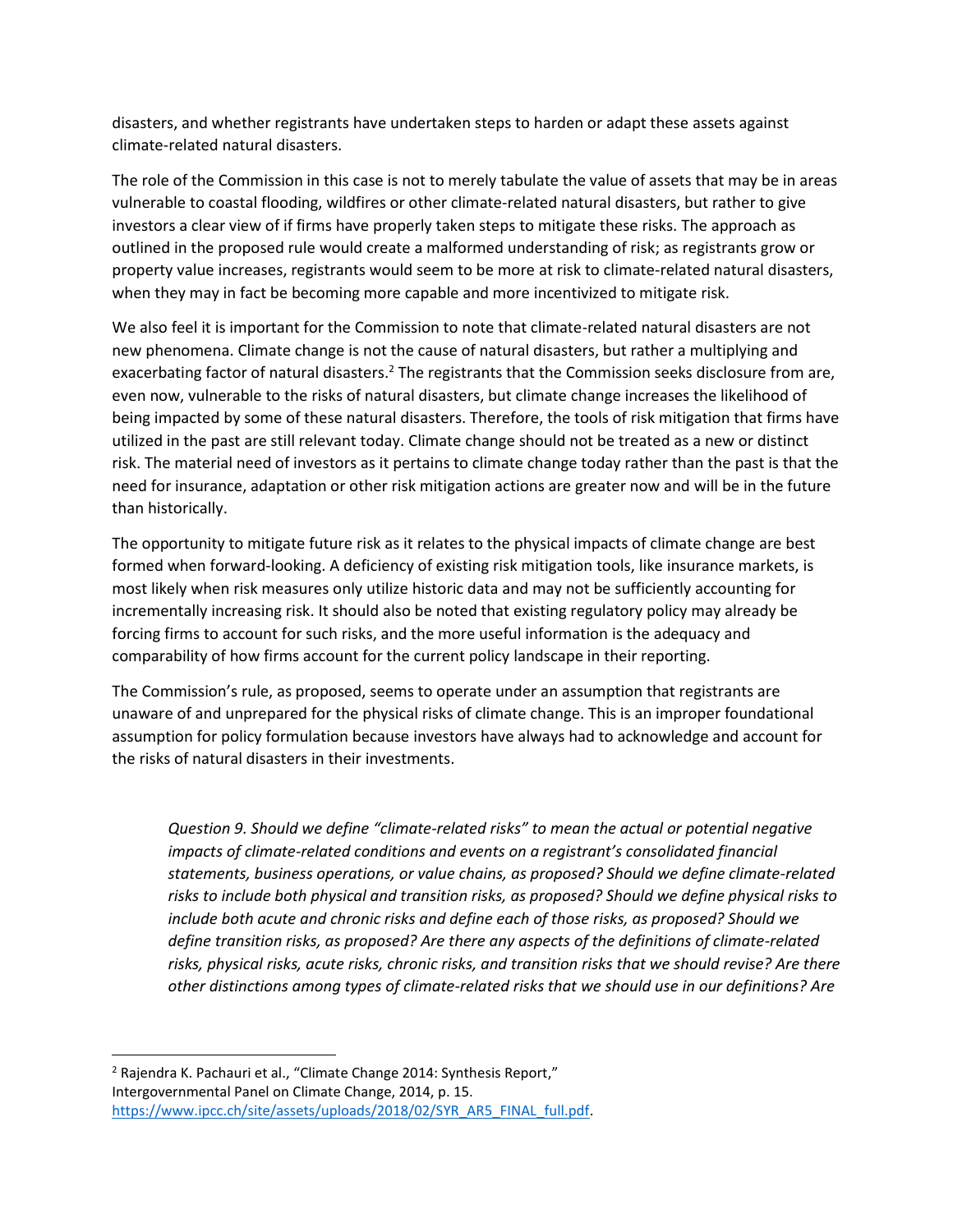*there any risks that we should add to the definition of transition risk? How should we address risks that may involve both physical and transition risks?*

The rule as proposed is likely overstating the materiality of registrants identifying transition risks. In our comment last year, we noted then—and continue to affirm—that transition risks are likely a greater source of risk to registrants than physical risks.<sup>3</sup> However, there is heterogeneity of transition risks, and registrants also have a limited capability to identify transition risks.

The disclosure of transition risks is most pertinent for firms that are very likely to be regulated under greenhouse gas emission mitigation policies or are already under such policies: oil and gas companies that produce energy and emission intensive products, automobile manufacturers that must comply with Corporate Average Fuel Economy (CAFE) standards and so on. The nature of these transition risks, though, are mitigated by the statutory requirements of the rules being constrained to what is both technologically and economically feasible and able to pass cost benefit analysis. 4

Climate-related regulations may threaten the profitability of firms, and thus it is material for registrants to estimate and disclose them (as was suggested in our comment). The SEC should acknowledge, however, that it is not reasonable for registrants to presume that such regulations could require total changes in technological state, or that regulations with onerous economic burdens could be legally upheld.

Furthermore, it is important to acknowledge that although the United States has been a party to the United Nations Framework Convention on Climate Change since ratification in 1992, in the 30 years since, the U.S. Congress has never fully passed legislation that would constrain greenhouse gas emissions.<sup>5</sup> In 2009, the Waxman-Markey legislation, which would have capped greenhouse gas emissions in the United States, passed the House of Representatives but was never taken up in the Senate.<sup>6</sup> The only other notable attempt to constrain emissions legislatively was the early version of the Build Back Better Act which included the "Clean Electricity Performance Program," (CEPP) that would have subsidized emission reductions in the electric power sector—which only covers 25 percent of U.S. greenhouse gas emissions—has not passed the Senate, and the CEPP was excised from the bill text before being voted on in the House of Representatives.<sup>7</sup>

Similarly, there is serious uncertainty as to the quality and permanence of proposed regulations, despite *Massachusetts v. EPA* requiring that the Environmental Protection Agency (EPA) regulate greenhouse gas emissions.<sup>8</sup> The Obama administration's seminal climate policy, the Clean Power Plan, an EPA regulation under Section 111(d) of the Clean Air Act, was stayed by the Supreme Court in February 2016

[https://www.congress.gov/bill/111th-congress/house-bill/2454.](https://www.congress.gov/bill/111th-congress/house-bill/2454)

<sup>3</sup> Philip Rossetti[. https://www.sec.gov/comments/climate-disclosure/cll12-8906910-244216.pdf.](https://www.sec.gov/comments/climate-disclosure/cll12-8906910-244216.pdf)

<sup>4</sup> Maeve P. Carey, "Cost-Benefit Analysis in Federal Agency Rulemaking," Congressional Research Service*,* March 8, 2022. [https://crsreports.congress.gov/product/pdf/IF/IF12058.](https://crsreports.congress.gov/product/pdf/IF/IF12058)

<sup>&</sup>lt;sup>5</sup> Treaty Document 102-38, United Nations Framework Convention on Climate Change, 102<sup>nd</sup> Congress. [https://www.congress.gov/treaty-document/102nd-congress/38/resolution-text.](https://www.congress.gov/treaty-document/102nd-congress/38/resolution-text)

 $6$  H.R.2454 - American Clean Energy and Security Act of 2009,  $111<sup>th</sup>$  Congress.

<sup>7</sup> Coral Davenport, "Key to Biden's Climate Agenda Likely to Be Cut Because of Manchin Opposition," *The New York Times,* Nov. 3, 2021[. https://www.nytimes.com/2021/10/15/climate/biden-clean-energy-manchin.html.](https://www.nytimes.com/2021/10/15/climate/biden-clean-energy-manchin.html)

<sup>8</sup> Massachusetts v. EPA (No. 05-1120) 415 F. 3d 50. [https://www.law.cornell.edu/supct/html/05-1120.ZS.html.](https://www.law.cornell.edu/supct/html/05-1120.ZS.html)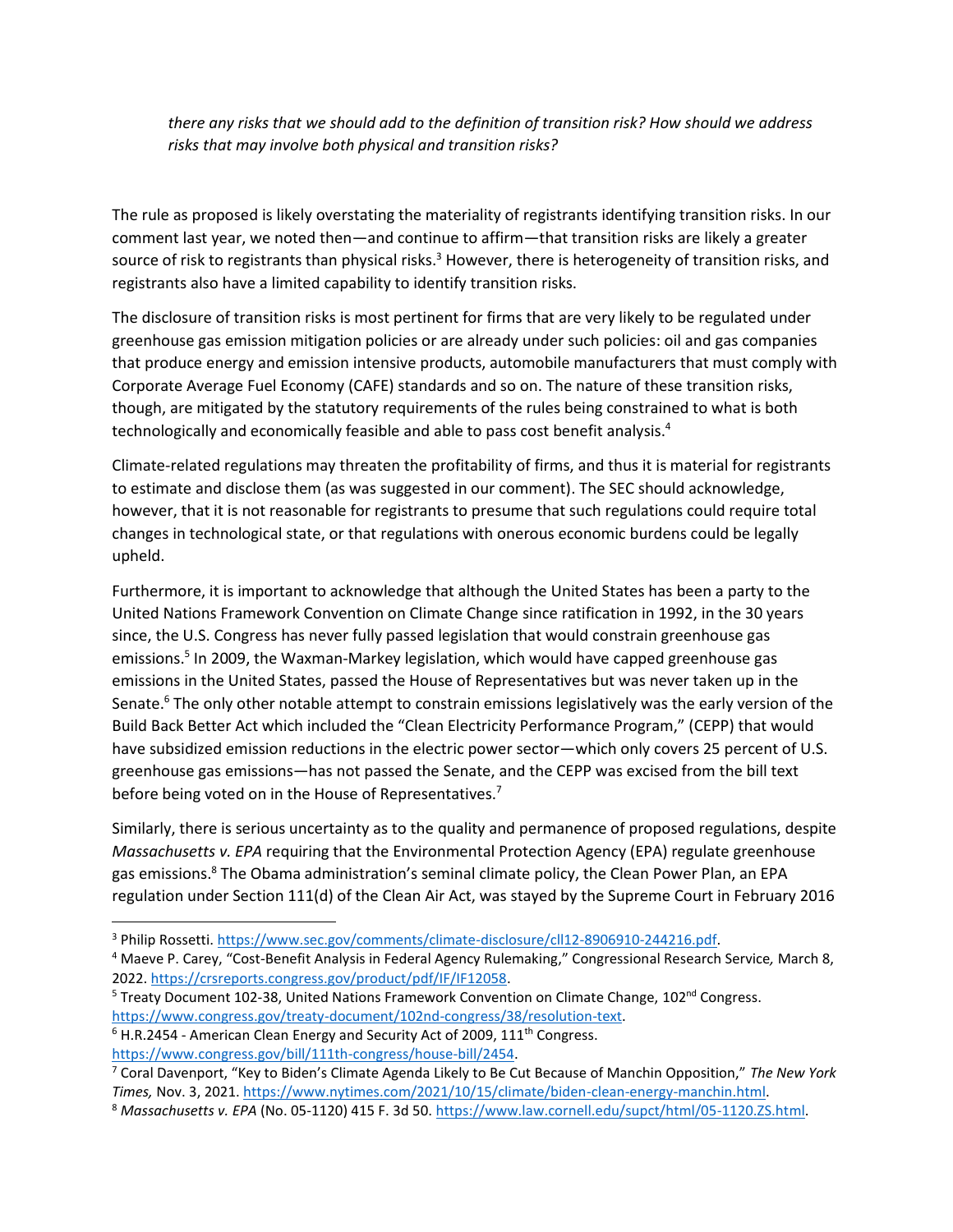a mere six months after the rule had been finalized. $9$  The rule was since revised into the Affordable Clean Energy rule, which essentially imposed no new restrictions on electricity producers, in part because the targets of the Clean Power Plan were met ahead of expectations.<sup>10</sup>

Furthermore, most climate policy that would represent transition risk as defined by the Commission has come at the state and local level, through policies such as renewable portfolio standards. The implementation of these policies has been uneven and disparate, oftentimes the result of unpredictable ballot initiatives with as many failed proposals as successful ones. Voluntary action from firms, unencumbered by political processes, often represents the greater level of climate commitment that registrants are likely to navigate.<sup>11</sup> There is enormous complexity in all the potential avenues that a registrant may be impacted by transition risk, and we are unsure of a registrant's capabilities to identify and predict transition risk adequately.

Even the nation's best political analysts expecting climate regulation and legislation to be implemented in the United States have consistently been incorrect. So much of climate policy implementation is intrinsic to ultimately unforeseeable transitory social and economic issues that tend to take a higher priority for policymakers. Quite simply, the expectation that all registrants should be able to determine and disclose how transition risk affects their financial operations is unrealistic. Because it is so difficult to know the specifics of transition risk, most of the information likely to be furnished will be of little value, and ironically can worsen understanding of climate risk as material information will be diluted by immaterial disclosure.

We recommend, as we did in our comment last year, that disclosure of transition risks be constrained to registrants or filers that reasonably should expect to be under new regulation (emissions or energy intensive firms, oil and gas producers, manufacturers, etc.).<sup>12</sup> Such firms, which already should be operating under an expectation that regulation on their practices is likely, are best equipped to furnish useful information to investors, and are also the most likely to be impacted by climate-related regulation or legislation. Furthermore, these registrants are more likely to be impacted by foreign regulations that constrain demand for their exported product. There is little value in firms that have only limited exposure to energy-intensive products to estimate transition risk.

*Question 18. Should we define climate-related opportunities as proposed? Should we permit a registrant, at its option, to disclose information about any climate-related opportunities that it is pursuing, such as the actual or potential impacts of those opportunities on the registrant, including its business or consolidated financial statements, as proposed? Should we specifically require a registrant to provide disclosure about any climate-related opportunities that have materially impacted or are reasonably likely to impact materially the registrant, including its* 

<sup>9</sup> Courtney Scobie, "Supreme Court Stays EPA's Clean Power Plan," American Bar Association*,* Feb. 17, 2016. [https://www.americanbar.org/groups/litigation/committees/environmental-energy/practice/2016/021716](https://www.americanbar.org/groups/litigation/committees/environmental-energy/practice/2016/021716-energy-supreme-court-stays-epas-clean-power-plan/) [energy-supreme-court-stays-epas-clean-power-plan.](https://www.americanbar.org/groups/litigation/committees/environmental-energy/practice/2016/021716-energy-supreme-court-stays-epas-clean-power-plan/)

<sup>10</sup> Philip Rossetti and Dan Bosch, "What's in a Baseline?", American Action Forum*,* Sept. 6, 2018. [https://www.americanactionforum.org/insight/whats-in-a-baseline.](https://www.americanactionforum.org/insight/whats-in-a-baseline/)

<sup>11</sup> Devin Hartman, "Markets are the path to climate optimism," R Street Institute*,* Nov. 16, 2021. [https://www.rstreet.org/2021/11/16/markets-are-the-path-to-climate-optimism.](https://www.rstreet.org/2021/11/16/markets-are-the-path-to-climate-optimism/)

<sup>&</sup>lt;sup>12</sup> Philip Rossetti. [https://www.sec.gov/comments/climate-disclosure/cll12-8906910-244216.pdf.](https://www.sec.gov/comments/climate-disclosure/cll12-8906910-244216.pdf)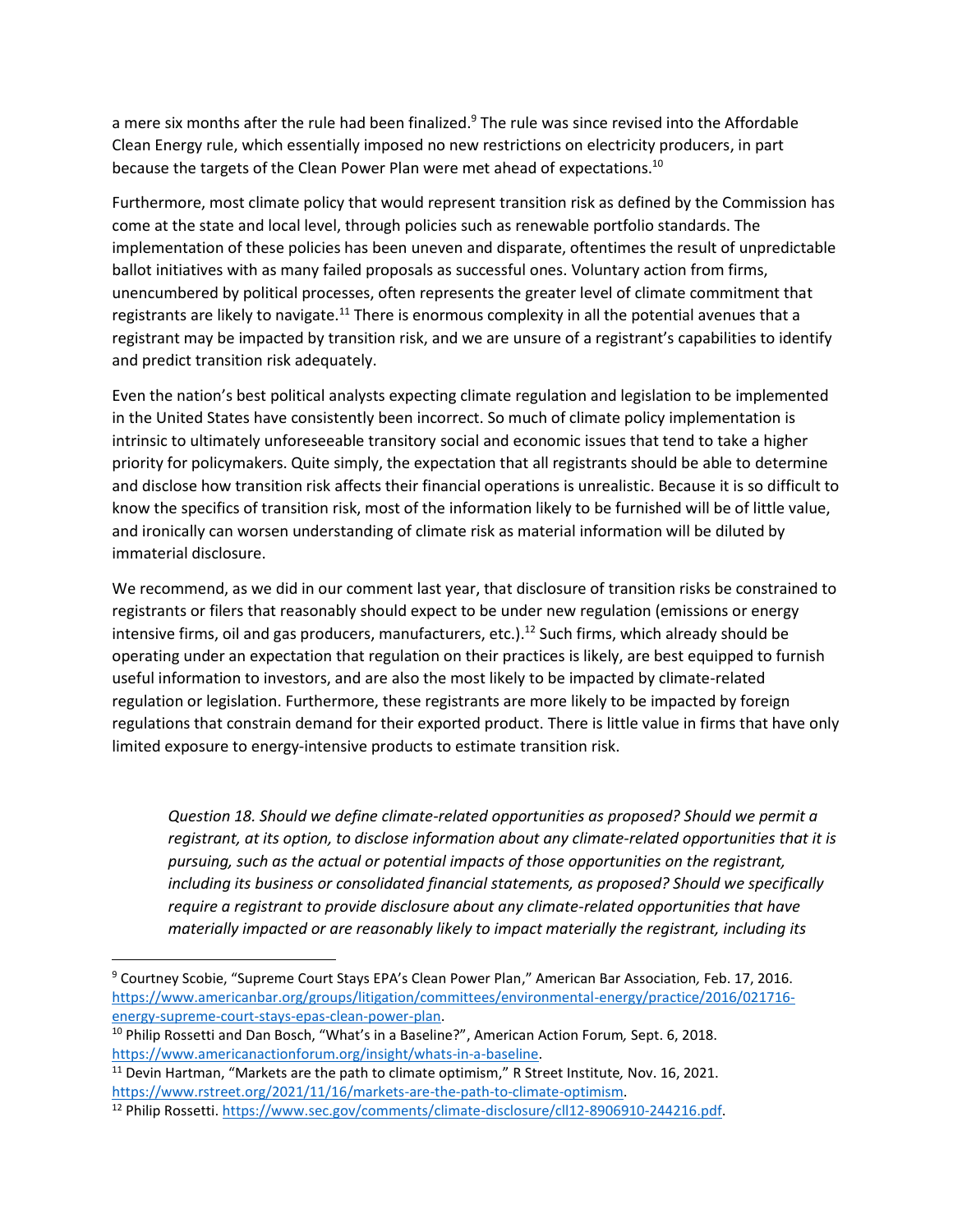*business or consolidated financial statements? Is there a risk that the disclosure of climaterelated opportunities could be misleading and lead to "greenwashing"? If so, how should this risk be addressed?*

The Commission should not require firms to define or disclose "climate-related opportunities." This is for two reasons. The first is that the Commission's understanding of climate-related opportunities, an example of which is the transition to lower cost or cleaner energy, is incomplete. The example given by the Commission of lower cost clean energy is reliant on comparisons of energy costs in a "levelized" manner—that is, the total cost of the energy is divided by the amount of energy produced. Such cost comparisons are, in practicality, useless for comparing costs of energy. This is because electricity is, for the most part, a nondurable good where storage is often more expensive than new generation. The demand for electricity fluctuates throughout the day, but not all resources are able to dispatch at any time. Notably, wind and solar resources are intermittent and variable, with capacity factors typically below 40 percent.<sup>13</sup> Because these low-cost resources are not always available to supply electricity when it is in demand, it is fallacious to assume that they are always able to offer cost savings.

The United States Energy Information Administration (EIA), the nation's premier authority on energy economics, explicitly cautions policymakers not to use levelized cost comparisons to formulate policy. In its estimate of levelized cost of electricity (LCOE), the EIA states, "LCOE does not capture all of the factors that contribute to actual investment decisions, making the direct comparison of LCOE across technologies problematic and misleading as a method to assess the economic competitiveness of various generation alternatives."<sup>14</sup>

Analyses that offer estimates of cost savings or economic improvements from global clean energy transitions are, by necessity, simplified in their assessment to offer usable insight to policymakers. For example, assessments of the cost of a transition to clean energy, as was prepared by the National Academies of Sciences last year, made assumptions about the falling costs of battery storage and electric vehicles, but these assumptions do not consider potential mineral constraints that can raise the costs inputs of electric vehicles and energy storage technology.<sup>15</sup> These analyses also conventionally make assumptions about the average costs as representative of an entire industry. For example, the PATHWAYS model—typically used in studies on achieving a clean energy transition—applies cost assumptions universally throughout the economy, even though in reality there are many cases where the availability of one resource or another (as well as needed supplemental assets like transmission for

[https://www.eia.gov/todayinenergy/detail.php?id=42995.](https://www.eia.gov/todayinenergy/detail.php?id=42995)

<sup>14</sup> U.S. Energy Information Administration "Levelized Cost and Levelized Avoided Cost of New Generation Resources in the *Annual Energy Outlook 2019*," U.S. Department of Energy, February 2019. [https://www.eia.gov/outlooks/archive/aeo19/pdf/electricity\\_generation.pdf.](https://www.eia.gov/outlooks/archive/aeo19/pdf/electricity_generation.pdf)

<sup>&</sup>lt;sup>13</sup> Anodyne Lindstrom and Sara Hoff, "EIA expands data on capacity and usage of power plants, electricity storage systems," U.S. Energy Information Administration*,* Feb. 28, 2020.

<sup>15</sup> The National Academies of Science, Engineering, and Medicine, *Accelerating Decarbonization of the U.S. Energy System*, (The National Academies Press, 2021), pp. 41-42 and 101. [https://nap.nationalacademies.org/read/25932/chapter/4#40;](https://nap.nationalacademies.org/read/25932/chapter/4#40)

[https://nap.nationalacademies.org/read/25932/chapter/5#100.](https://nap.nationalacademies.org/read/25932/chapter/5#100)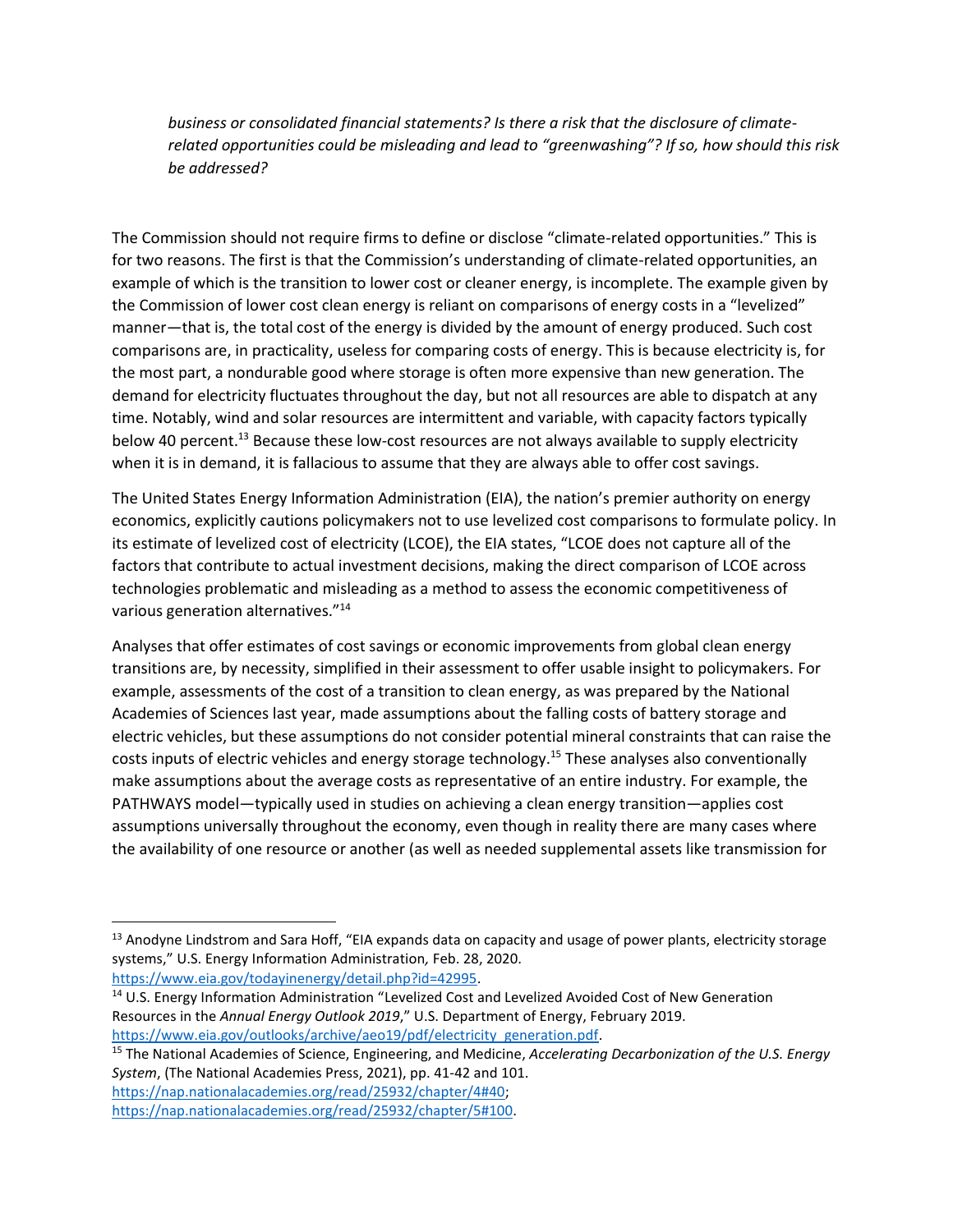electricity) significantly affect the cost and feasibility of fuel type substitutability.<sup>16</sup> These analyses offer useful insight to policymakers as to the scale of the difference between today's economy and how quickly capital stock replacement can occur, but are not suitable for offering prescriptive policy recommendations, because application of average scenario comparisons ignores the large volume of scenarios that do not conform to the average.

The second reason the Commission should not require the disclosure of such opportunities is that registrants are already expected to capture available opportunities to improve their profitability. The rule as proposed by the Commission seems to presume that registrants would either not be aware of or not claim opportunities for lower cost energy or improved efficiency absent the rule. This is a fallacious assumption, and one that can be described as a central planning bias. Profit is in and of itself a sufficient motivator for registrants to take advantage of cost-minimizing behavior, regardless of if the change is related to clean energy, emissions or efficiency. The rule, as proposed, would simply raise the burdens of registrants without any additional benefit. The only scenario in which the rule would induce firms to pursue such "climate-related opportunities" is one in which the Commission is better at identifying opportunities for profit than registrants, which runs counter to our economic understanding of business behavior that prioritizes profit maximization. 17

*Question 24. If a registrant has used a carbon offsets or RECs, should we require the registrant to disclose the role that the offsets or RECs play in its overall strategy to reduce its net carbon emissions, as proposed? Should the proposed definitions of carbon offsets and RECs be clarified or expanded in any way? Are there specific considerations about the use of carbon offsets or RECs that we should require to be disclosed in a registrant's discussion regarding how climaterelated factors have impacted its strategy, business model, and outlook?*

The Commission is correct to point out that the use of carbon offsets or Renewable Energy Credits (RECs) may not offer a complete picture of a registrant's effectiveness in mitigating or offsetting their emission profile. However, we advise that the Commission's disclosure requirement should be constrained to merely stating the volume of RECs and/or offsets purchased, as well as from where they were purchased, and any verification standards associated with such purchases. Imposing strict definitions or qualifications will not result in a framework that ages well, given how dynamic the commercial environment is for the attributes of RECs, carbon offsets and related products with respect to climate impact.

RECs, defined as the generation of a certain volume of electricity from renewable sources, do not offer any insight as to avoided emissions. A REC that represents the displacement of coal generation on the market does offer an emission benefit, but a REC that is produced at the height of the "duck curve" when the market is already saturated with renewable energy generation represents little to no emission

<sup>16</sup> "PATHWAYS Model," Energy and Environmental Economics, Inc., last accessed May 9, 2022*.*  [https://www.ethree.com/tools/pathways-model.](https://www.ethree.com/tools/pathways-model)

<sup>17</sup> Tejvan Pettinger, "Profit Maximisation," Economics Help*,* July 16, 2019. [https://www.economicshelp.org/blog/3201/economics/profit-maximisation.](https://www.economicshelp.org/blog/3201/economics/profit-maximisation/)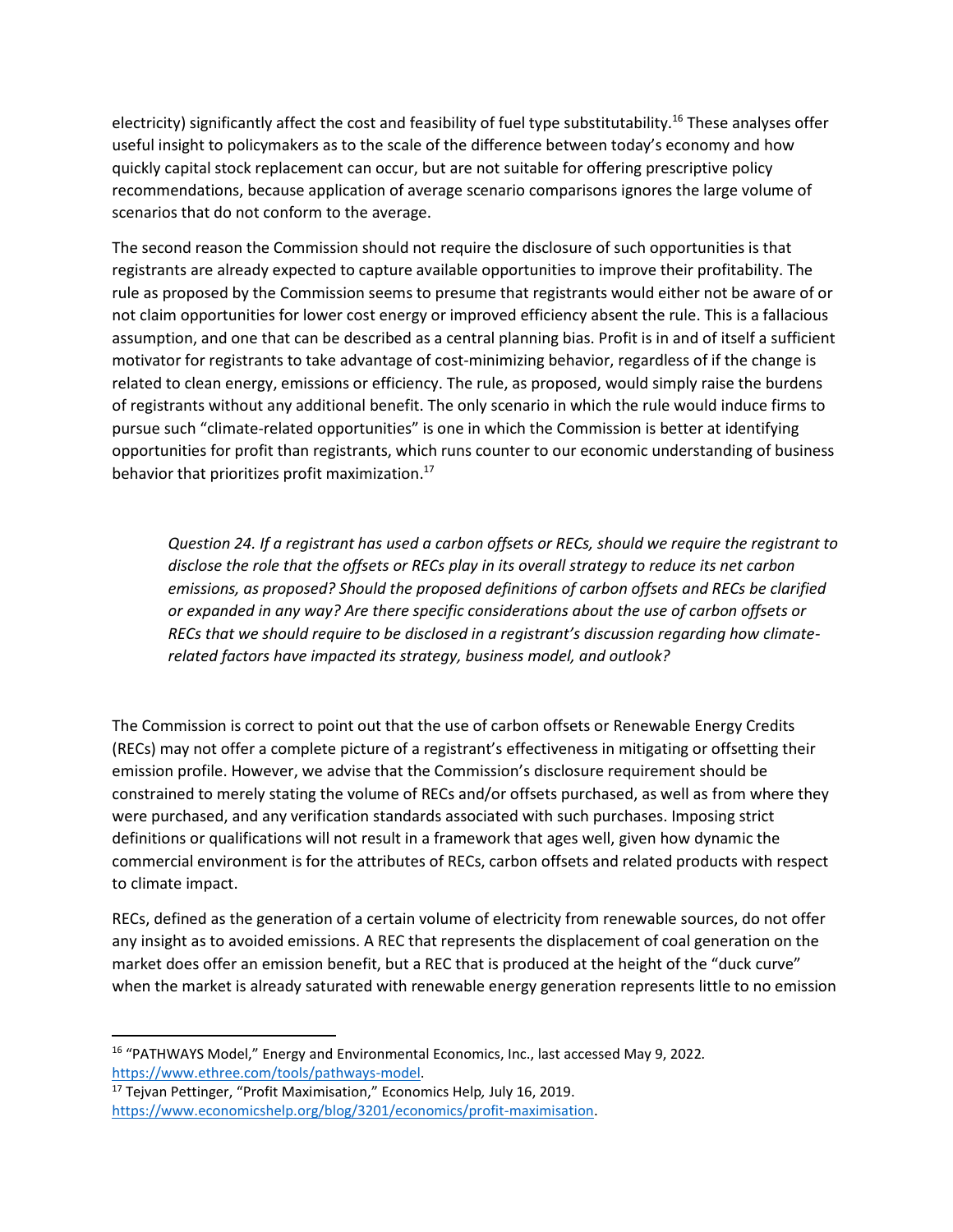benefit.<sup>18</sup> While we applaud firms' efforts to use RECs to negate their carbon footprint, the fact that most RECs do not have appropriate data on the temporality of their generation and emission displacement means that oftentimes claims of "100 percent renewable energy" are dubious at best and misleading at worst.

Generic RECs also do not account for grid congestion, which determines the marginal generation fuel and associated emissions displaced. Since congestion occurs in a dynamic and spatially granular manner—as in thousands of pricing nodes in a single region adjusting on a sub-hourly basis—fixing the problem requires reform to energy institutions.

Similarly, there are challenges with the utilization of carbon offsets to achieve climate objectives fully. An emission of carbon dioxide can live in the atmosphere for hundreds of years, but the duration for which a ton of carbon dioxide is stored as part of an offset mechanism may not equal this timeframe.<sup>19</sup> This means that the environmental value of the offset may not equal the environmental impact of the emission.

There are also serious concerns as to the quality of carbon offsets and their "additionality," which is to say their ability to produce an environmental benefit that would not have otherwise been achieved (i.e. a carbon offset from an existing tree that would not have been harvested offers no additionality, but the planting of a new tree as a result of carbon offset investment does generate additional benefit).

However, carbon offsets do offer tangible environmental benefits. These offsets represent the real growth and preservation of carbon sinks. Especially important is that carbon offsets create a mechanism whereby firms have an incentive to invest in environmental improvements in foreign nations that may not have policies in place that maximize or encourage environmental conservation and/or emission mitigation.<sup>20</sup>

Technological improvements are also making possible an improved type of credit, a carbon sequestration credit, which represents "carbon dioxide removal" (CDR) and allows for the complete negation of emissions.<sup>21</sup> But, at least initially, credits for CDR are likely to rely on the same types of markets and investment initiatives as efforts for carbon offsets.

The rule, as proposed by the Commission, would disincentivize investment and adoption of efforts to promote carbon offsets and CDR. This is because a focus on gross emissions, without considering the impact of offsets, reduces the intrinsic utility of offsets for companies in demonstrating environmental progress. The Commission's proposed rule essentially treats gross emissions as an equivalent to exposure to transition risk, so it makes sense that gross emissions should be the primary consideration. However, because the policy mechanisms whereby transition risk could be manifested are

<sup>18</sup> National Renewable Energy Laboratory, "Ten Years of Analyzing the Duck Chart," U.S. Department of Energy*,*  Feb. 26, 2018[. https://www.nrel.gov/news/program/2018/10-years-duck-curve.html.](https://www.nrel.gov/news/program/2018/10-years-duck-curve.html)

<sup>&</sup>lt;sup>19</sup> Alan Buis, "The Atmosphere: Getting a Handle on Carbon Dioxide," National Aeronautics and Space Administration, Oct. 9, 2019. [https://climate.nasa.gov/news/2915/the-atmosphere-getting-a-handle-on-carbon](https://climate.nasa.gov/news/2915/the-atmosphere-getting-a-handle-on-carbon-dioxide)[dioxide.](https://climate.nasa.gov/news/2915/the-atmosphere-getting-a-handle-on-carbon-dioxide)

<sup>20</sup> Philip Rossetti, "Economic and Environmental Potential of Carbon Offsets May Be Underestimated," *R Street Policy Study* No. 243, October 2021. [https://www.rstreet.org/wp-content/uploads/2021/10/RSTREET243.pdf.](https://www.rstreet.org/wp-content/uploads/2021/10/RSTREET243.pdf) <sup>21</sup> "Carbon Dioxide Removal," Microsoft*,* last accessed May 9, 2022. [https://www.microsoft.com/en-us/corporate](https://www.microsoft.com/en-us/corporate-responsibility/sustainability/carbon-removal-program)[responsibility/sustainability/carbon-removal-program.](https://www.microsoft.com/en-us/corporate-responsibility/sustainability/carbon-removal-program)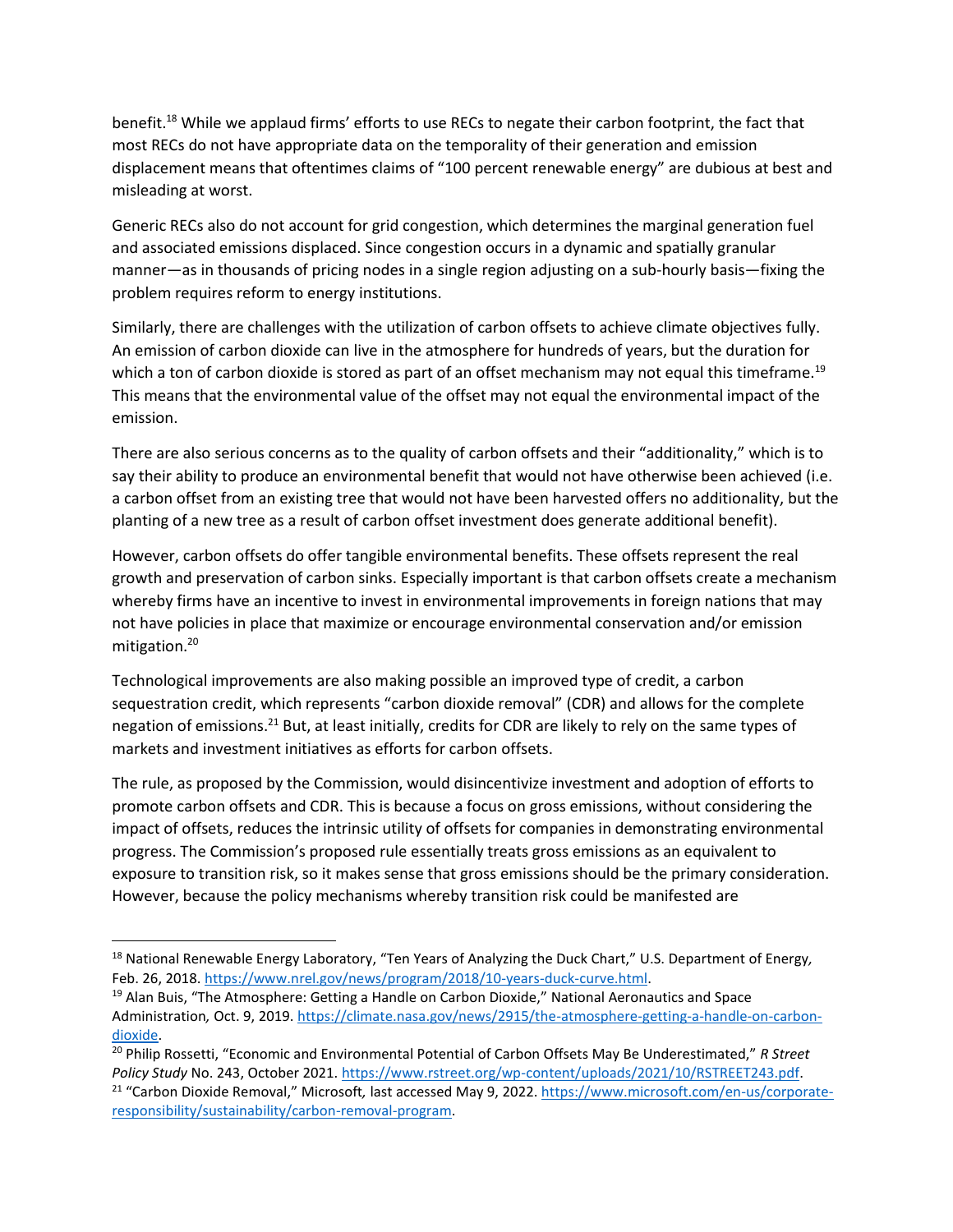fundamentally unknowable at this point, it is possible that offsets or CDR credits could be mechanisms for compliance with future climate-related policies as well as investor-driven efforts to discipline emissions. Therefore, a rule that requires the disclosure of gross emissions without consideration of offsets or CDR credits would not produce comparable information about the overall emission and environmental profile of registrants.

We recommend that if the Commission does require registrants to disclose emissions, firms should also disclose the volume of carbon offsets or CDR credits purchased; the source of such credits and verification standards used; and, if RECs are disclosed, the temporality and locality of generation to determine if the RECs resulted in any additional emission mitigation. The information furnished as such would offer much more comparable information from a registrant, rather than a mere comparison of gross emissions, and is less likely to make the Commission's rule a barrier to private investment in environmental improvement. Registrants should be able to claim and show the utility of their environmental investments easily, and the Commission's rules should not be a barrier to such activity nor should it discount the benefits of such investments.

*Question 98. Should we require a registrant to disclose its Scope 3 emissions for the fiscal year if material, as proposed? Should we instead require the disclosure of Scope 3 emissions for all registrants, regardless of materiality? Should we use a quantitative threshold, such as a percentage of total GHG emissions (e.g., 25%, 40%, 50%) to require the disclosure of Scope 3 emissions? If so, is there any data supporting the use of a particular percentage threshold? Should we require registrants in particular industries, for which Scope 3 emissions are a high percentage of total GHG emissions, to disclose Scope 3 emissions?*

The Commission should not require the disclosure of Scope 3 emissions for several reasons. The first reason is that, as alluded to in the question's phrasing of "regardless of materiality," an attempt by the Commission to force the disclosure of information that is not material to investors is fundamentally outside the scope of the Commission's authority. The responsibility of the Commission is to ensure that investors have access to all material information needed to make informed choices, ensuring that companies do not criminally withhold information that otherwise obfuscates investment risk. If registrants are forced to provide information that is immaterial to investors, it will also ironically diminish the effectiveness of the Commission in its mission as investors will be less able to determine what information is material and what is not. As the Commission notes in its own question, it has not even determined if Scope 3 emissions are material, so requiring their disclosure should not be pursued.

The second reason Scope 3 emissions disclosure should not be required is that the volume of Scope 3 emissions does not in and of itself present a complete view of risk. As we noted earlier, the proposed rule seems to operate under the assumption that there will be constraints on emissions in the future, and thus the mere presence of emission represents a transition risk. This is contrary to reason, though, as we know that some emission-intensive products have *increasing* demand and are expected to have sustained demand through the long term, and in cases where they displace higher-polluting alternatives, they may be less likely to be curtailed by policy or face transition risk. For example, natural gas is an emission-intensive product, but the EIA estimates that natural gas demand will increase globally by 31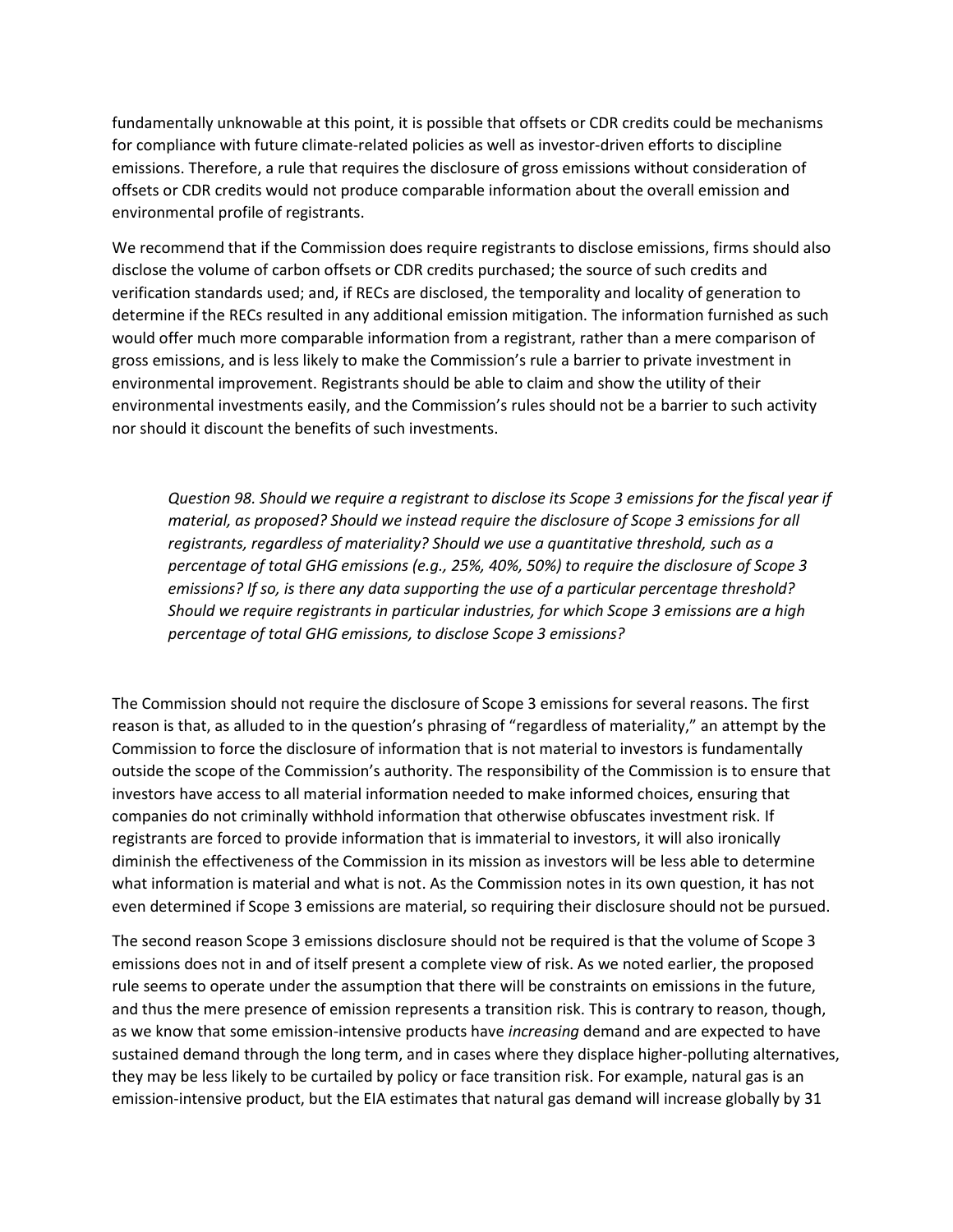percent through 2050.<sup>22</sup> President Joe Biden has even promised to increase natural gas exports as part of an energy security strategy to reduce European reliance on Russian energy.<sup>23</sup> Natural gas typically displaces coal, and despite its emission intensity typically results in lower net emissions since it is cleaner than competing energy sources. $24$ 

For natural gas, requiring the disclosure of Scope 3 emissions would seem to present a picture that natural gas would come under policy restriction and is a high-risk investment, when in truth the current policy expectations would indicate natural gas may be less likely to face transition risk than competitors that would otherwise be excluded from a Scope 3 disclosure requirement. The rule, as proposed by the Commission, offers no comparable or usable information to investors in this regard, and merely expanding the range of emission sources that would have to comply with disclosure requirements does not change this.

The third reason is that Scope 3 emissions may not represent an enhanced risk for the registrants. For example, the proposed rule notes that Scope 3 emissions would include the commuting emissions of employees, but just because an emission-intensive company, like an oil and gas company, would be required to disclose such emissions under the rule as proposed does not mean that the registrant carries any more or less risk than any other company that has employees commuting in a like manner. The utility of requiring registrants to disclose information like employee commuting emissions seems to offer no usable information to investors at all, since not only are policies that constrain such activity unlikely but competing investment opportunities would be similarly affected.

The fourth reason is that, as noted by the Commission in its proposed rule, registrants likely have little to no experience in estimating Scope 3 emissions. The purpose of the Commission's proposed rule is to improve the comparability of information, but the widely disparate types of registrants that may have to furnish Scope 3 emissions, as well as the manner in which they would estimate these emissions (much of which would be conjectural due to lack of data) means that the disclosed emissions are unlikely to be complete, accurate or comparable estimates of the entirety of how a registrant's business affects emissions. For example, Blackrock stated in February 2022 that it does not consider "scope 3 disclosures and commitments essential to our support for directors" as they view Scope 3 differently from Scope 1 and 2 given methodological complexity, concerns about double-counting and lack of direct control by companies. Double-counting is particularly salient as it could lead to misperceptions of risk among

[IEO2021&ctype=linechart&sourcekey=0.](https://www.eia.gov/outlooks/aeo/data/browser/#/?id=2-IEO2021®ion=0-0&cases=Reference&start=2010&end=2050&f=A&linechart=Reference-d210719.75-2-IEO2021&ctype=linechart&sourcekey=0)

<sup>&</sup>lt;sup>22</sup> U.S. Energy Information Administration, "International Energy Outlook 2021," U.S. Department of Energy, 2021. [https://www.eia.gov/outlooks/aeo/data/browser/#/?id=2-IEO2021&region=0-](https://www.eia.gov/outlooks/aeo/data/browser/#/?id=2-IEO2021®ion=0-0&cases=Reference&start=2010&end=2050&f=A&linechart=Reference-d210719.75-2-IEO2021&ctype=linechart&sourcekey=0) [0&cases=Reference&start=2010&end=2050&f=A&linechart=Reference-d210719.75-2-](https://www.eia.gov/outlooks/aeo/data/browser/#/?id=2-IEO2021®ion=0-0&cases=Reference&start=2010&end=2050&f=A&linechart=Reference-d210719.75-2-IEO2021&ctype=linechart&sourcekey=0)

<sup>23</sup> Clifford Krauss, "Europe and the U.S. Make Ambitious Plans to Reduce Reliance on Russian Gas," *The New York Times,* March 25, 2022. [https://www.nytimes.com/2022/03/25/business/energy-environment/biden-eu-liquefied](https://www.nytimes.com/2022/03/25/business/energy-environment/biden-eu-liquefied-natural-gas-deal-russia.html)[natural-gas-deal-russia.html.](https://www.nytimes.com/2022/03/25/business/energy-environment/biden-eu-liquefied-natural-gas-deal-russia.html)

<sup>&</sup>lt;sup>24</sup> Selina Roman-White et al., "Life Cycle Greenhouse Gas Perspective on Exporting Liquefied Natural Gas from the United States: 2019 Update," National Energy Technology Laboratory, Sept. 12, 2019, pp. 20-21. [https://www.energy.gov/sites/prod/files/2019/09/f66/2019%20NETL%20LCA-GHG%20Report.pdf.](https://www.energy.gov/sites/prod/files/2019/09/f66/2019%20NETL%20LCA-GHG%20Report.pdf)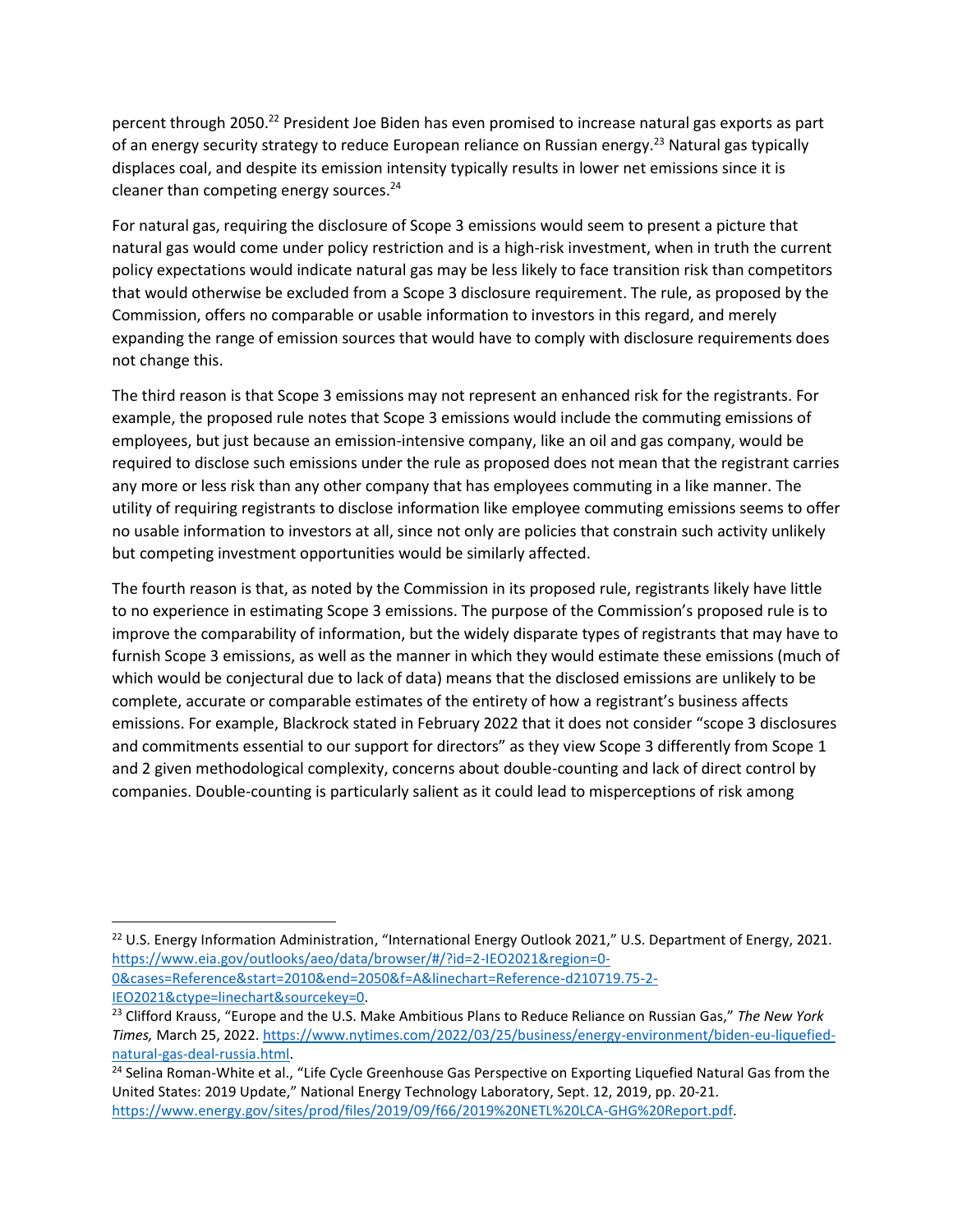investors.<sup>25</sup> Reporting of Scope 1 and 2 emissions should indirectly ensure climate risk is accounted for in other firm's Scope 3 emissions.

While we are sympathetic to the Commission's hope that a simple metric such as Scope 3 emissions can serve as a correlative metric for measuring risk, we are unconvinced that requiring such disclosures would do anything more than impose onerous and vague burdens on registrants while furnishing little useful information to investors.

*Question 99. Should we require a registrant that has made a GHG emissions reduction commitment that includes Scope 3 emissions to disclose its Scope 3 emissions, as proposed? Should we require registrants that have made any GHG emissions reduction commitments, even if those commitments do not extend to Scope 3, to disclose their Scope 3 emissions? Should we only require Scope 3 emissions disclosure if a registrant has made a GHG emissions reduction commitment that includes Scope 3 emissions?*

While we acknowledge that the current state of markets surrounding emission offsetting and mitigation from companies is lacking in high-quality, verifiable information, we do not believe it to be prudent for the Commission to require firms that make pledges to reduce emissions to disclose Scope 3 emissions. While it may be novel to know how effective a company's efforts to reduce emissions are, the information is not material to investors.

A transparent information framework for Scope 3 emissions may help advance societal objectives, but this is not within the scope of the SEC. In fact, requiring the disclosure of Scope 3 emissions from registrants that make pledges to reduce emissions will discourage some registrants from undertaking any new environmental commitments, as it creates additional burdens of costs for privately funded environmental action.

*Question 109. Should we require a registrant to disclose the intensity of its GHG emissions for the fiscal year, with separate calculations for the (i) the sum of Scope 1 and Scope 2 emissions and, if applicable (ii) its Scope 3 emissions (Separately from Scopes 1 and 2), as proposed? Should we define GHG intensity, as proposed? Is there a different definition we should use for this purpose?*

The Commission's focus on GHG intensity is welcome, as it is this metric which is most likely to offer comparable information among registrants as to their susceptibility to transition risks. However, the Commission's proposed definition of GHG intensity is inappropriate. Transition risks that manifest are most likely to impact a registrant's Scope 1 emissions primarily, and to the extent that they impact Scope 2 emissions, the registrant will not be the primary impacted entity. Presumably, the potential

<sup>&</sup>lt;sup>25</sup> "Climate risk and the global energy transition," BlackRock, February 2022, p. 2. [https://www.blackrock.com/corporate/literature/publication/blk-commentary-climate-risk-and-energy](https://www.blackrock.com/corporate/literature/publication/blk-commentary-climate-risk-and-energy-transition.pdf)[transition.pdf.](https://www.blackrock.com/corporate/literature/publication/blk-commentary-climate-risk-and-energy-transition.pdf)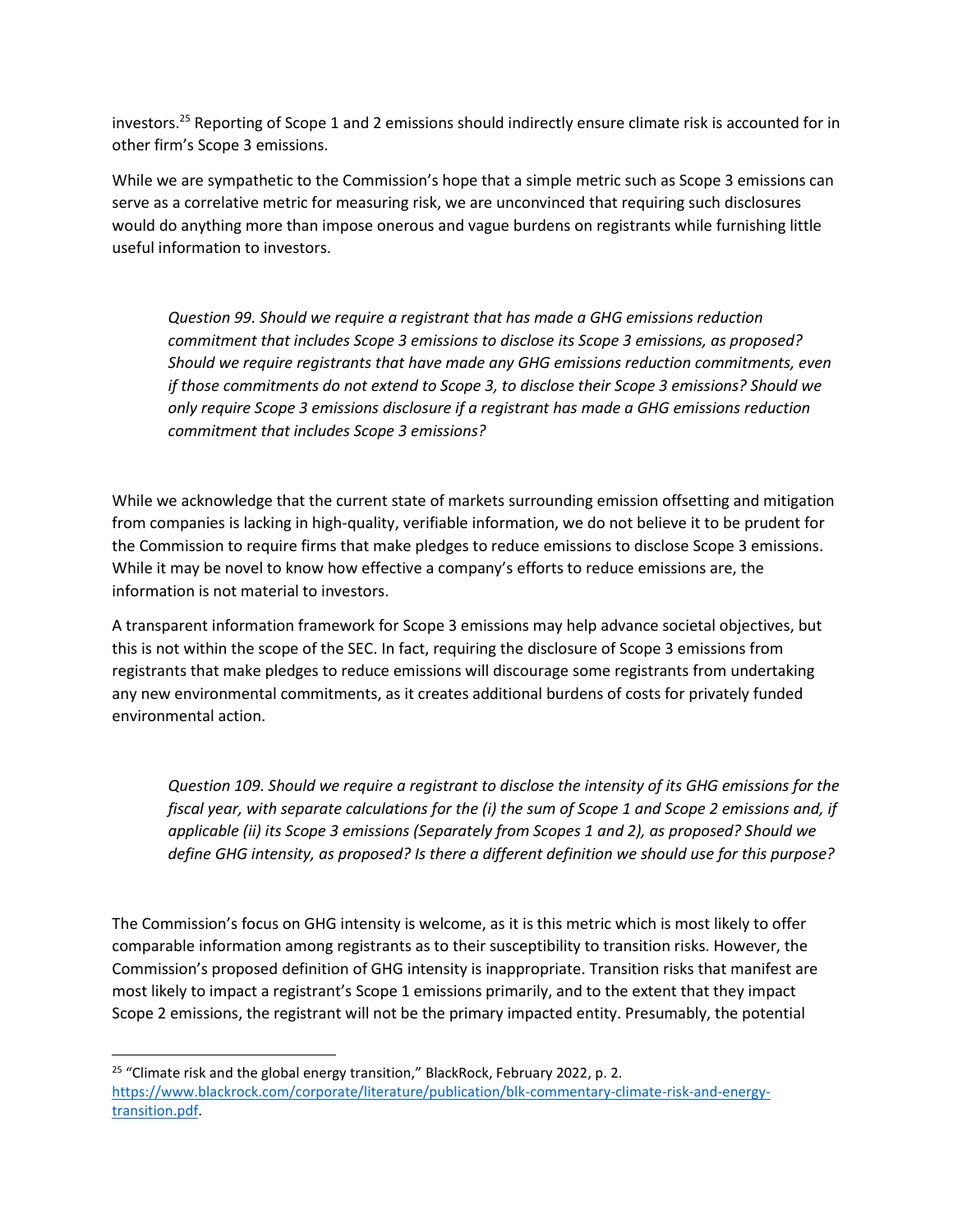transition risk that Scope 2 emissions could relate to would be represented as the Scope 1 emissions of another registrant.

Additionally, the way transition risk may manifest is as a policy that registrants must comply with, such as a regulation on emission sources. These regulations would not consider Scope 2 emissions, but instead would only apply to emission sources, and thus Scope 1 emissions. Regulations that attempt to include Scope 2 emissions from an entity would go "outside the fenceline" and cannot be upheld (i.e. an electricity consumer cannot be the responsible party for an electricity producer's compliance with the  $law)$ .<sup>26</sup>

Furthermore, the proposed metric of GHG intensity relative to revenue offers no functional utility to investors. The revenue of a firm does not affect its likeliness of coming under regulation, and thus its transition risk. For example, recent increases in oil prices mean that oil producers would have lower GHG intensity relative to their revenue, but their transition risk has worsened because higher prices are likely to stymie demand, and policymakers are seeking policies that reduce reliance on oil. The Commission's proposed definition of GHG intensity would ironically make oil seem less vulnerable to transition risk.

The more appropriate metric is GHG intensity per unit of production. For many firms that are likely to have material risks related to climate change, these units of production are standard (one barrel of oil, one thousand cubic feet of natural gas, one light-duty vehicle, etc.). GHG intensity per unit of production would allow investors to have a clear view of which producers are significantly more or less emission intensive in their production than others, and thus are more or less likely to be disadvantaged by future policies that could constrain those emissions.

## *III. General Request for Comments*

*We request and encourage any interested person to submit comments on any aspect of the proposed amendments, other matters that might have an impact on the proposed amendments, and any suggestions for additional changes. With respect to any comments, we note that they are of greatest assistance to our rulemaking initiative if accompanied by supporting data and analysis of the issues addressed in those comments and by alternatives to our proposals where appropriate.*

In our initial comment last year, we noted that the Commission has an opportunity to improve the comparability and quality of climate-related disclosures.<sup>27</sup> We noted that there were two types of risk, physical risks and transition risks, and mitigating those risks requires different approaches. For registrants that are likely to be at risk of the physical impacts of climate change, we noted that the most material information to investors would be the level to which their assets are insured, and whether

<sup>&</sup>lt;sup>26</sup> Lawrence Hurley and Valerie Volcovici, "Supreme Court justices question U.S. power to curb carbon emissions," *Reuters,* Feb. 28, 2022. [https://www.reuters.com/markets/commodities/biden-climate-agenda-faces-us-supreme](https://www.reuters.com/markets/commodities/biden-climate-agenda-faces-us-supreme-court-hurdle-2022-02-28/)[court-hurdle-2022-02-28.](https://www.reuters.com/markets/commodities/biden-climate-agenda-faces-us-supreme-court-hurdle-2022-02-28/)

<sup>27</sup> Philip Rossetti. [https://www.sec.gov/comments/climate-disclosure/cll12-8906910-244216.pdf.](https://www.sec.gov/comments/climate-disclosure/cll12-8906910-244216.pdf)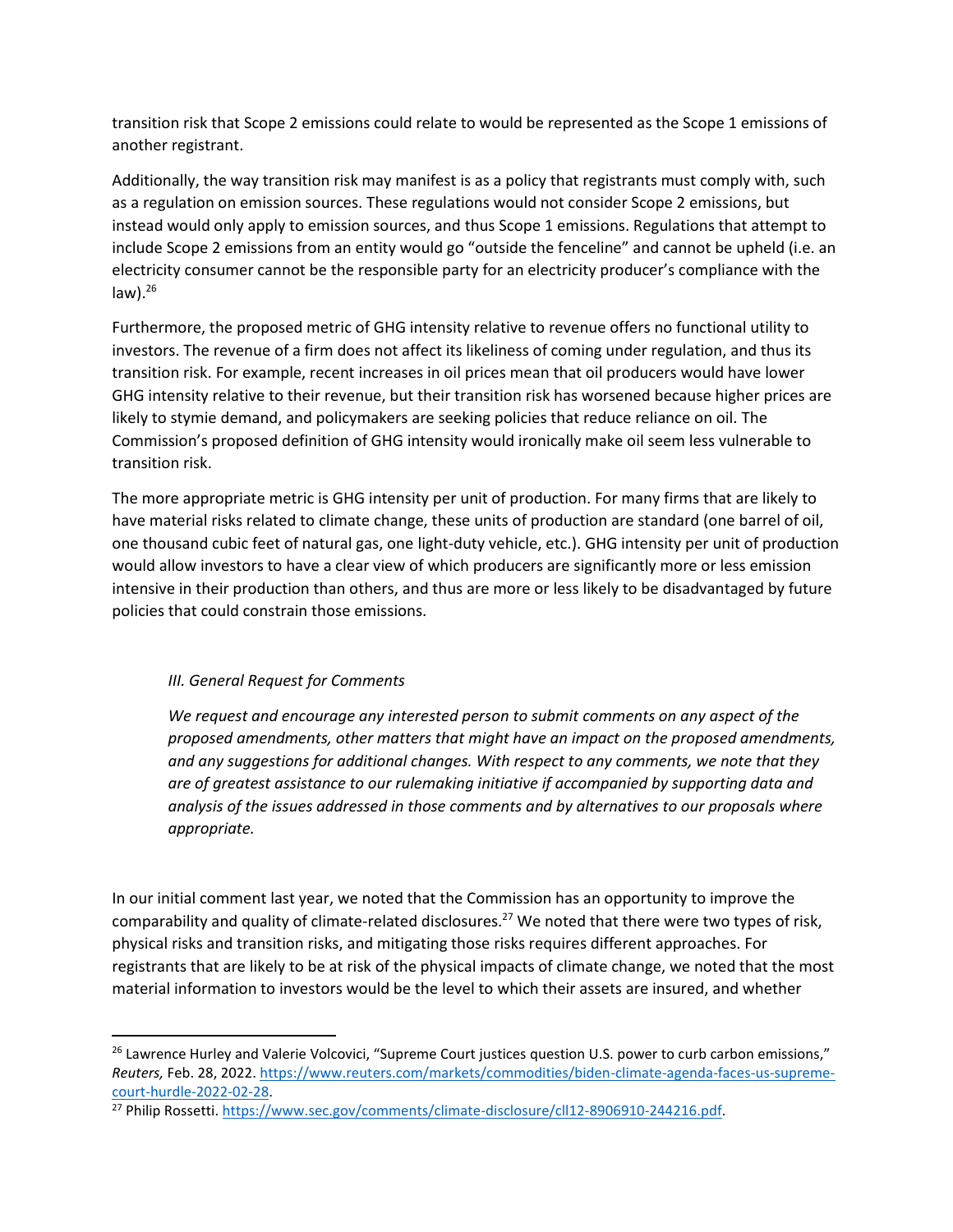insurance is available or deemed too high-risk.<sup>28</sup> We also noted that the manifestation of climate risk is heterogeneous, with some firms being materially vulnerable, and others not.<sup>29</sup> For transition risks, we noted that they can represent a greater risk to firm profitability than physical risks, but simple requirements for emission disclosure are not likely to be materially useful to investors because merely tabulating emissions does not in and of itself say anything about future product demand and registrant profitability.<sup>30</sup>

The Commission, in its proposed rule, is making a critical error that is pervasive in its proposal, which is a central planning bias that presumes that emissions *will* be constrained and thus the presence of emissions in and of itself entails a transition risk. This is a fallacious approach to policymaking. As we noted earlier in this comment, the understanding that GHG emissions should be constrained by policy dates back to the 1990s, and at every presented opportunity the U.S. government has failed to implement any firm constraint on emissions. Current climate policy in the United States is primarily driven by narrow industry-specific regulations, many of which are overturned in court, and subsidies for clean energy-related technologies. The highest-quality forward-looking energy analyses available from the EIA for both domestic and international energy demand show long-term reliance on emissionintensive fuels.<sup>31</sup> The Commission's proposed corollary of transition risk is entirely premised upon a major global transition away from GHG emitting products for which, by all indications, there is no evidence to describe if, when or how such might occur beyond hypothetical transition scenarios.

We would encourage the Commission to understand that, fundamentally, it does not know to what extent if or how emissions will be constrained in the future, and as such gross emission disclosures are unlikely to offer much insight as to transition risks.

As it pertains to emission disclosure, we note that GHG intensity is the most usable metric, though the Commission should adjust its definition to focus on GHG intensity of production, since GHG intensity of revenue offers no utility in comparing the likelihood of products to face transition risk.

We also would encourage the Commission to appreciate that its proposed disclosure requirements will impose new requirements on any firm seeking to reduce their emissions, which may implicitly disincentivize privately funded emission mitigation. Currently, firms pursue these environmental gains because they are of value to brand credibility, but imposing new requirements on these actions may discourage new action and create a system in which large companies that can more readily comply with the Commission's rules will be able to pursue environmental action that is beneficial to their brand, while smaller registrants will be unable to comply with the Commission's rules. Such a framework may risk distorting competitive relationships within and between industries irrespective of climate risk, while

 $28$  Ibid.

 $29$  Ibid.

 $30$  Ibid.

<sup>31</sup> U.S. Energy Information Administration, "Annual Energy Outlook 2022*,"* U.S. Department of Energy, last accessed May 9, 2022[. https://www.eia.gov/outlooks/aeo/data/browser/#/?id=2-AEO2022&region=1-](https://www.eia.gov/outlooks/aeo/data/browser/#/?id=2-AEO2022®ion=1-0&cases=ref2022&start=2020&end=2050&f=A&linechart=~ref2022-d011222a.123-2-AEO2022.1-0~ref2022-d011222a.132-2-AEO2022.1-0~ref2022-d011222a.145-2-AEO2022.1-0~ref2022-d011222a.143-2-AEO2022.1-0~ref2022-d011222a.142-2-AEO2022.1-0&map=ref2022-d011222a.4-2-AEO2022.1-0&ctype=linechart&sourcekey=0) [0&cases=ref2022&start=2020&end=2050&f=A&linechart=~ref2022-d011222a.123-2-AEO2022.1-0~ref2022](https://www.eia.gov/outlooks/aeo/data/browser/#/?id=2-AEO2022®ion=1-0&cases=ref2022&start=2020&end=2050&f=A&linechart=~ref2022-d011222a.123-2-AEO2022.1-0~ref2022-d011222a.132-2-AEO2022.1-0~ref2022-d011222a.145-2-AEO2022.1-0~ref2022-d011222a.143-2-AEO2022.1-0~ref2022-d011222a.142-2-AEO2022.1-0&map=ref2022-d011222a.4-2-AEO2022.1-0&ctype=linechart&sourcekey=0) [d011222a.132-2-AEO2022.1-0~ref2022-d011222a.145-2-AEO2022.1-0~ref2022-d011222a.143-2-AEO2022.1-](https://www.eia.gov/outlooks/aeo/data/browser/#/?id=2-AEO2022®ion=1-0&cases=ref2022&start=2020&end=2050&f=A&linechart=~ref2022-d011222a.123-2-AEO2022.1-0~ref2022-d011222a.132-2-AEO2022.1-0~ref2022-d011222a.145-2-AEO2022.1-0~ref2022-d011222a.143-2-AEO2022.1-0~ref2022-d011222a.142-2-AEO2022.1-0&map=ref2022-d011222a.4-2-AEO2022.1-0&ctype=linechart&sourcekey=0) [0~ref2022-d011222a.142-2-AEO2022.1-0&map=ref2022-d011222a.4-2-AEO2022.1-](https://www.eia.gov/outlooks/aeo/data/browser/#/?id=2-AEO2022®ion=1-0&cases=ref2022&start=2020&end=2050&f=A&linechart=~ref2022-d011222a.123-2-AEO2022.1-0~ref2022-d011222a.132-2-AEO2022.1-0~ref2022-d011222a.145-2-AEO2022.1-0~ref2022-d011222a.143-2-AEO2022.1-0~ref2022-d011222a.142-2-AEO2022.1-0&map=ref2022-d011222a.4-2-AEO2022.1-0&ctype=linechart&sourcekey=0) [0&ctype=linechart&sourcekey=0.](https://www.eia.gov/outlooks/aeo/data/browser/#/?id=2-AEO2022®ion=1-0&cases=ref2022&start=2020&end=2050&f=A&linechart=~ref2022-d011222a.123-2-AEO2022.1-0~ref2022-d011222a.132-2-AEO2022.1-0~ref2022-d011222a.145-2-AEO2022.1-0~ref2022-d011222a.143-2-AEO2022.1-0~ref2022-d011222a.142-2-AEO2022.1-0&map=ref2022-d011222a.4-2-AEO2022.1-0&ctype=linechart&sourcekey=0)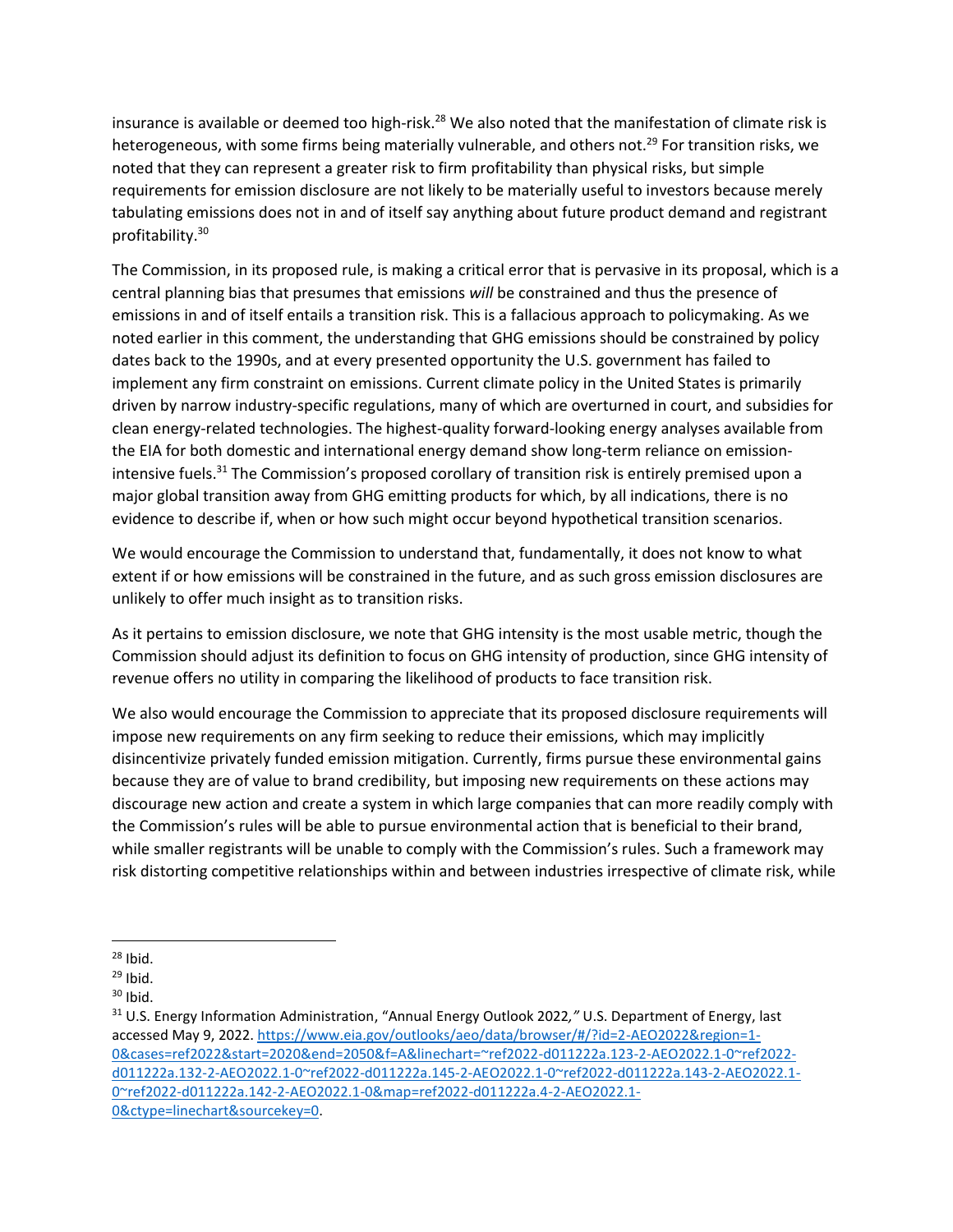creating greater risk of "regulatory capture," whereby instead of improving economic outcomes, the regulation instead serves as a policy that shields incumbent firms from competition.<sup>32</sup>

Moving forward, our suggestions for the Commission are as follows:

- In terms of physical risks, the Commission's proposal to utilize zip codes to identify at-risk areas has merit. However, the utility of such information is not merely the presence of asset value in areas that experience physical risk from natural disaster, but also if such assets are insured or unable to garner insurance. Similarly, reinsurance registrants, for whom climate risk is material due to potential impacts on their risk pool, should disclose if there are barriers to offering of reinsurance in certain cases. This information is much more usable to investors in gauging risk because natural disasters are not a new phenomenon, but rather investors will be increasingly interested in the ability of registrants to avoid business impacts from natural disasters.
- Additionally, as it pertains to physical risks, if registrants are required to disclose any potential vulnerabilities to physical risks from climate change, they also should disclose if adaptation has mitigated such risk. A regulatory focus on merely residing in a high-risk area or having a large amount of assets in a high-risk area does not in and of itself convey usable information to investors. Rather, what is most usable is whether the competitiveness or profitability of a registrant is threatened by lack of insurance access or lack of disaster preparedness.
- In terms of transition risks, instead of the Commission requiring the complete disclosure of Scope 1 and 2 emissions for registrants, and then further requiring Scope 3 emissions for select registrants, we recommend that the Commission instead require the disclosure of Scope 1 GHG intensity of product for emission-intensive registrants (oil and gas producers, manufacturers, etc.). Such information allows for comparability of registrants that may provide substitutable products, allowing investors to recognize if some registrants are more or less vulnerable to transition risk.
- The Commission should avoid adopting policies that create major barriers to registrants that seek to offset or reduce their emissions, since such a system will not only fail to yield material information to investors but will also have deleterious effects on the environment as it creates barriers to the nascent industries seeking to increase private sector climate action.

We encourage the Commission to return to its core mission of ensuring that registrants disclose material information to investors and discourage the Commission from attempting to use corollary variables as stand-ins for determining materiality. The heterogeneity of both climate-related risk and registrants mean that large, one-size fits all disclosure regimes may entail high burdens with little benefit. Instead, the Commission should turn to metrics that are more useful for identifying an outsized level of climaterelated risks from registrants, focusing on insurance, adaptation and product emission intensity.

## **Conclusion**

The R Street Institute respectfully requests the Commission consider the public input offered herein.

<sup>32</sup> Ernesto Dal Bó, "Regulatory Capture: A Review," *Oxford Review of Economic Policy* 22:2 (2006). [http://faculty.haas.berkeley.edu/Dalbo/Regulatory\\_Capture\\_Published.pdf.](http://faculty.haas.berkeley.edu/Dalbo/Regulatory_Capture_Published.pdf)